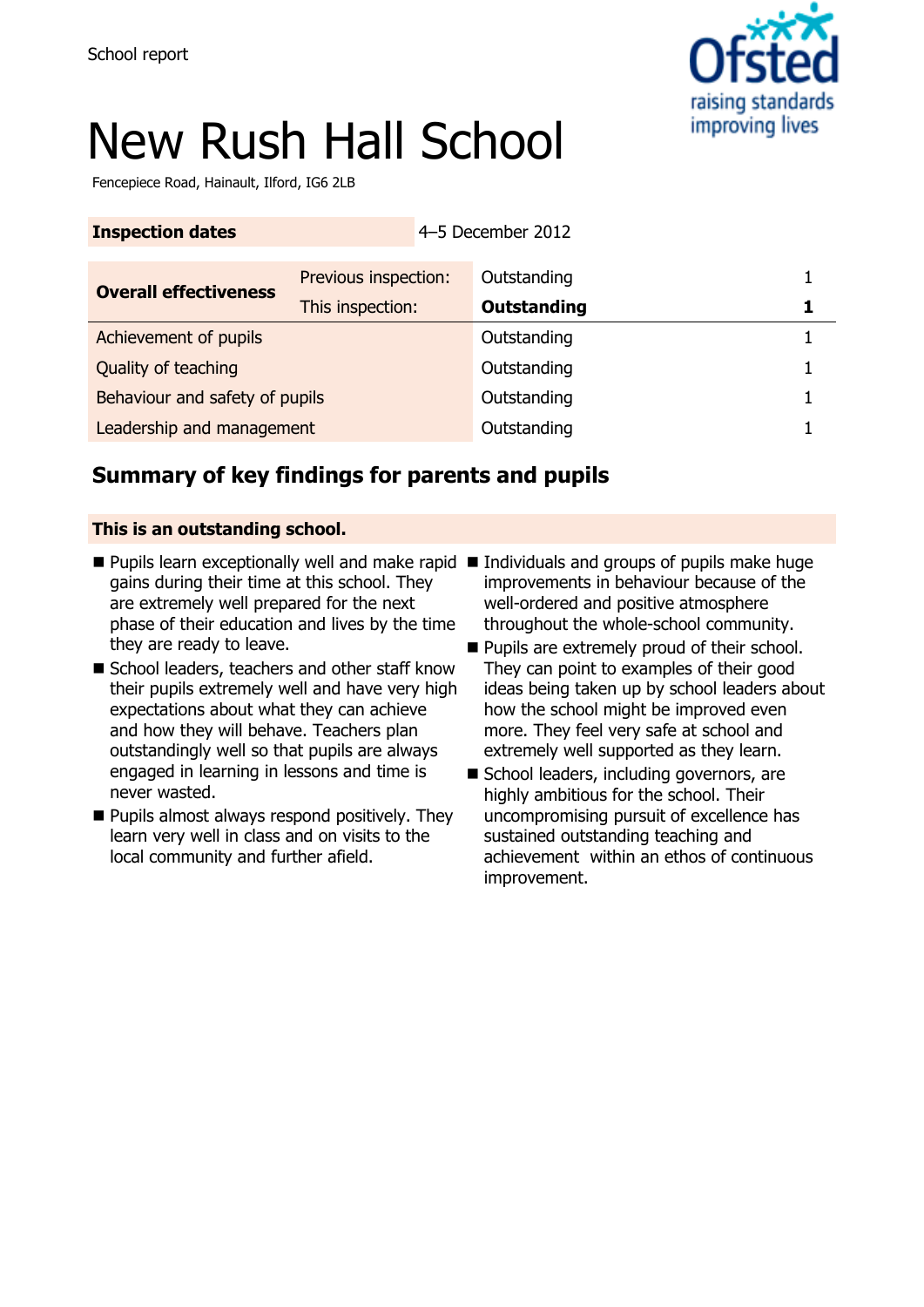## **Information about this inspection**

- Inspectors observed 14 lessons taught by 13 teachers, amounting to six hours of observation in classrooms.
- At lunchtime, inspectors joined pupils in the dining room and also observed them in the playground and in their lunchtime clubs.
- Inspectors met a group of pupils to gain their views about the school and to talk to them about their progress, their likes and dislikes. One inspector listened to pupils read during lessons.
- A range of school documentation was scrutinised including information about its own evaluation work. Meetings were held with school leaders and with the chair of governors, as well as the police liaison officer and a representative of the local authority.
- A very small number of parents and carers provided responses to the Parent View questionnaire. In addition to their views, inspectors took into account the views of parents and carers who completed school-produced questionnaires. The views of staff were gathered from the staff questionnaire.
- On learning walks around the school, inspectors viewed pupils' artwork as well as their photographic displays which illustrate a range of school and community activities.

## **Inspection team**

Bob Pugh, Lead inspector **Additional inspector** 

**Joe Skivington Additional inspector** Additional inspector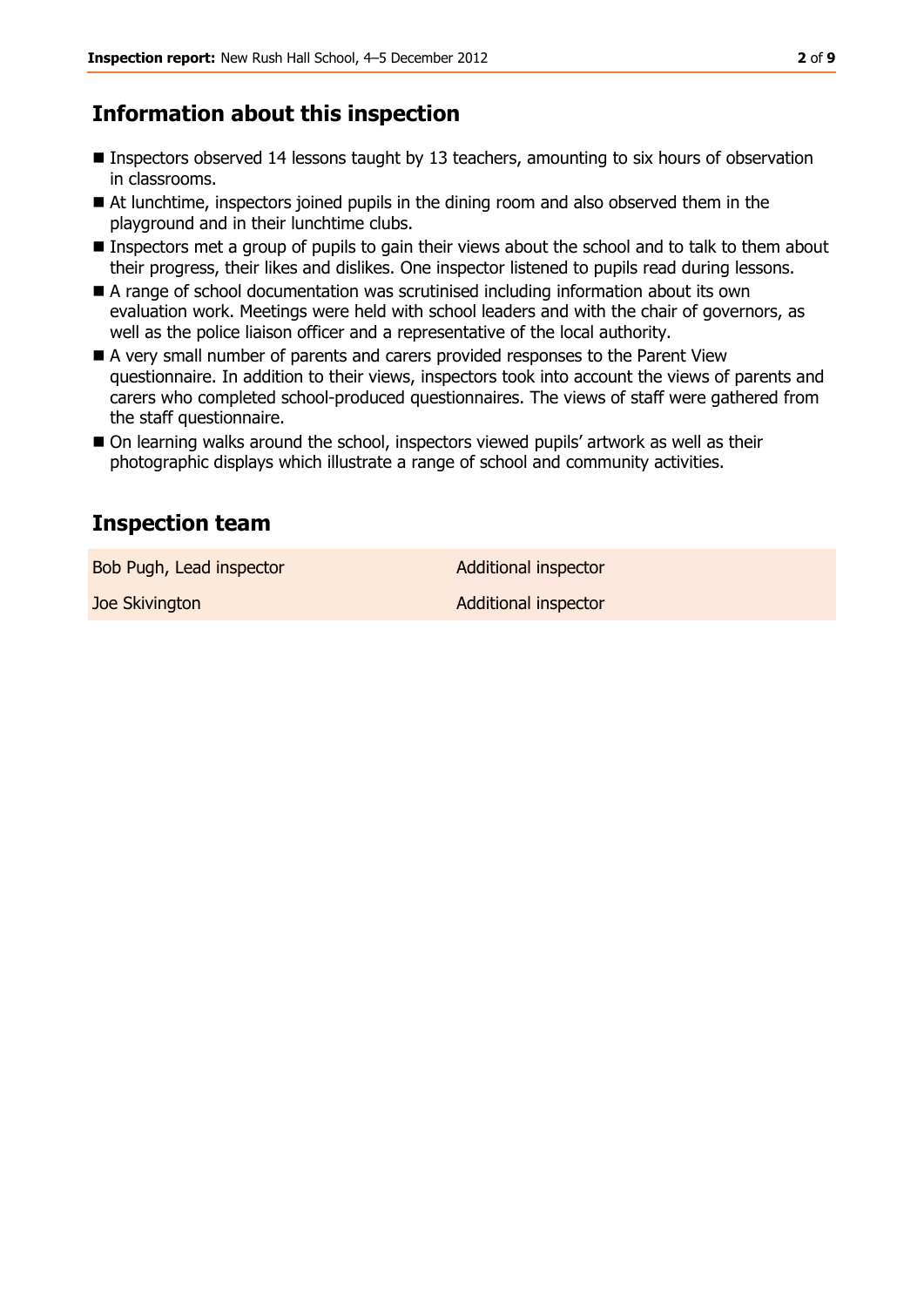## **Full report**

## **Information about this school**

- New Rush Hall School provides for pupils who have behavioural, social and emotional difficulties (BESD). The majority come from the London Borough of Redbridge though a large number travel to school from neighbouring authorities.
- The school is part of a loose federation with others in the New Rush Hall Group.
- In recent years, a higher proportion of pupils who are admitted to the school have learning difficulties in addition to their other needs. At the time of the inspection there were just three girls on roll at the school, all of whom are in the primary department. Approximately half of all pupils come from backgrounds which are other than White British.
- All pupils have statements of special educational needs. Almost half of all pupils are believed to be entitled to the pupil premium, which is much higher than the national average.
- The school has gained a number of awards including a Research Charter Mark and the Inclusion Quality Mark. The school is a National Support School and the headteacher a National Leader in Education.
- The school does not use alternative provision.
- The school runs a breakfast club.

## **What does the school need to do to improve further?**

■ Build upon existing good practice so that pupils receive even more individually tailored and detailed feedback on what more they must do to improve, using new technologies where appropriate.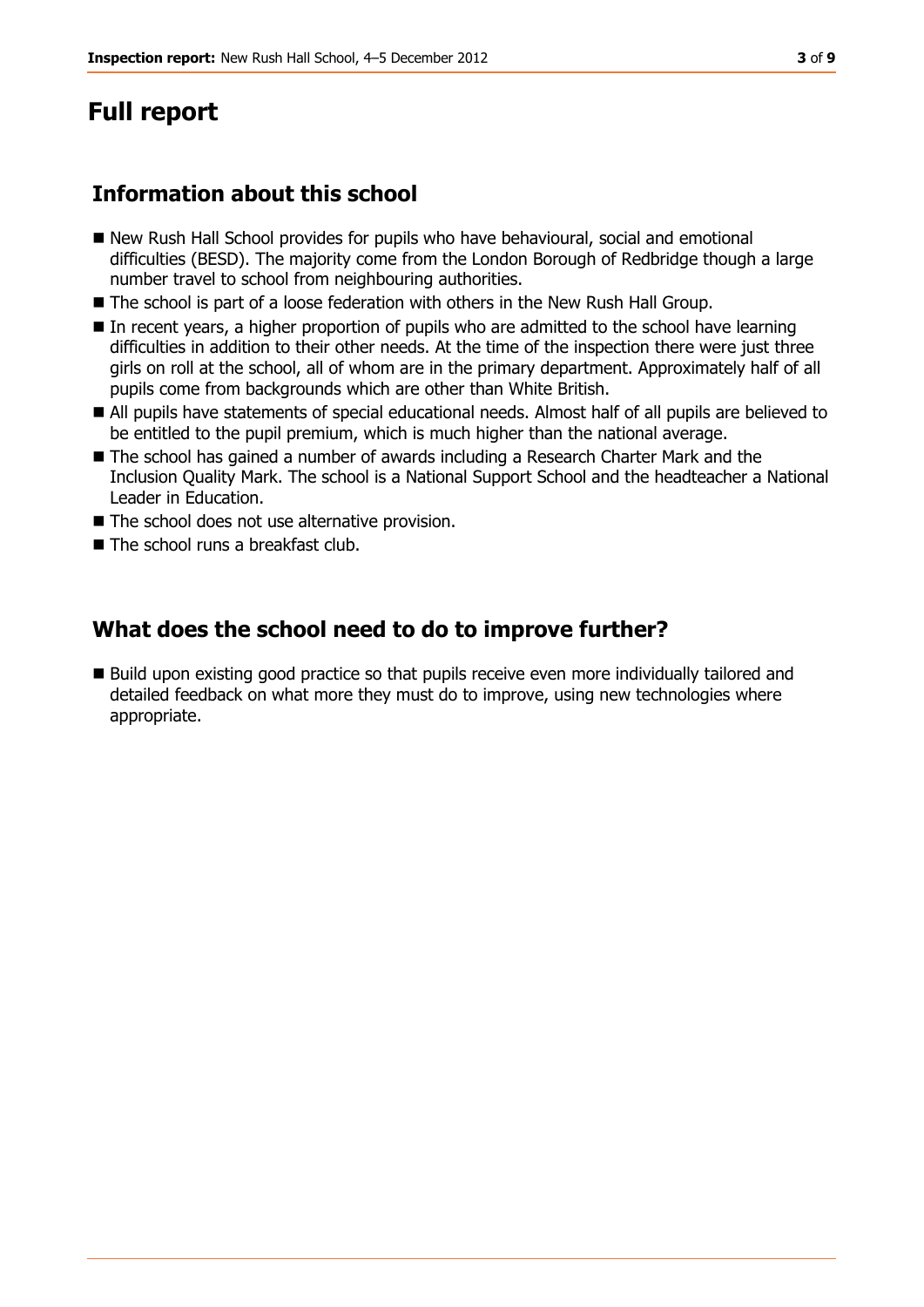## **Inspection judgements**

#### **The achievement of pupils is outstanding**

- Pupils enter this school with attainment levels which are well below the national average. Almost all make such rapid progress from their starting points that by the time they leave, very many have gained GCSE passes (including some who get high grades) while others have achieved very good Entry Level passes or accreditation from ASDAN (Award Scheme Development and Accreditation Network).
- All pupils make at least expected progress compared with pupils in similar schools and a large proportion exceed expectations. Nearly all move from school to further education colleges at the appropriate time and older pupils have clear ideas about the courses they wish to pursue and how these will help them to get good jobs in the future. Because they are so well prepared, almost all students remain at those colleges and gain further qualifications.
- **Pupils are fully engaged in their learning and strongly motivated to push themselves to** increase their rates of progress; they speak confidently about their personal targets for improvement. Every pupil has an aspirational target and a large number achieve these.
- There are no differences in rates of progress among various groups including those who are known to be eligible for the pupil premium. The very few girls do equally as well as boys. One girl made such rapid progress at the school that she won a national achievement award for pupils who attend BESD schools.
- Pupils make exceptionally good progress in reading and writing. In an effective science lesson, pupils used the information they had read in text books to support their ideas in a lively discussion about addiction. In a highly successful English lesson a younger group identified key words in a story about travel and used them to talk about their own experiences of travel and transport. The informative displays in classrooms and corridors provide many fine examples of how well pupils use their writing skills to record and report what they have learned.
- **Pupils fully understand what they need to do to be independent and to help themselves,** and they develop a wide range of relevant skills. They are justifiably proud of the work they have put in to creating a successful school allotment. Some help to prepare nutritious school dinners, often using vegetables and fruit which they have grown themselves in horticulture lessons.

### **The quality of teaching is outstanding**

- Teaching is typically outstanding and never less than consistently good. This leads to outstanding levels of achievement by pupils. Teachers' planning has improved since the last inspection and demonstrates the highest expectations of all their pupils.
- Teachers offer excellent support to pupils who are struggling, in well-organised small-group and individual work sessions. Pupils are highly motivated to learn more, so much so that many refer themselves for extra lessons. Very effective support from learning support assistants helps to ensure that pupils learn well and that lessons are successful.
- Because classrooms are so well organised and everyone is clear about what they have to do, pupils settle quickly and quietly to work. An excellent example of this was seen in an outstanding food technology lesson; within five minutes of the start of the lesson everyone was working well at their allotted task, sharply focused on achieving the best results they could with the available ingredients.
- Teachers provide quick and constructive feedback to keep pupils motivated and help them to reach the next level. This is done through verbal praise and guidance. Pupils are fully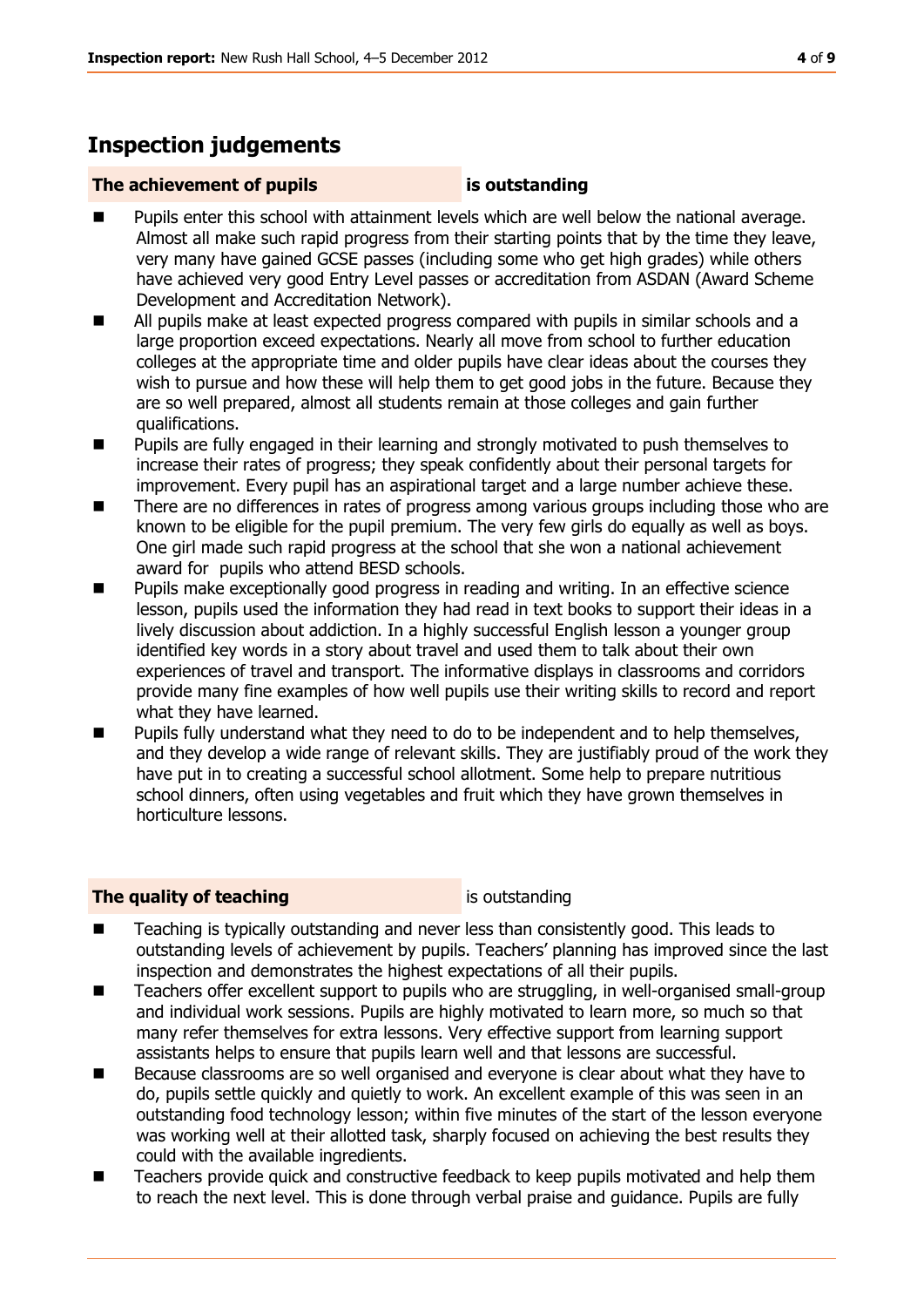involved in evaluating and marking their own work by talking about how much they have achieved at the end of each lesson and by scoring their own achievements on a form.

- Excellent resources are well deployed to stimulate pupils' interest and to encourage them to do their best. Laptops are available to all and are well used to encourage individual research and presentation. However, not all staff exploit to the full the opportunities for marking work and for self-assessment which are presented by the excellent software and hardware in classrooms.
- Marking of work is regularly carried out and advice is usually offered about next steps. In some lessons, written advice is not as informative as verbal advice, and not all available technologies, such as the laptops, are exploited to give pupils accurate and instant feedback.
- Teachers use all available materials to promote exceptional learning. In a particularly strong and lively mathematics lesson, younger pupils made excellent gains in developing their measuring skills because they were encouraged to use string and any available classroom object to measure and estimate distance and length.
- Homework is keenly focused on helping pupils to do even better. Teachers and their assistants work hard to ensure that all pupils have equal opportunities to succeed, for example by turning the Tuesday morning breakfast club into an English homework club.

#### **The behaviour and safety of pupils** are outstanding

- Because of the consistent and skilled behaviour management of all staff, a conspicuously positive climate for learning exists in all classes.
- A particularly strong feature of lessons is the efficient self-review of behaviour and participation, which is carried out between the teacher and each pupil. Pupils are encouraged to score their own involvement in the lesson, and they demonstrate tremendous levels of awareness of their own performance.
- The high quality of pupils' behaviour is demonstrated in the enormous respect they show for each other and for their school environment. Many who have formerly regarded themselves as failures when they have been removed from other schools are proud of their achievements at this school. Strong evidence for this can be seen in the decision taken by members of the school council to introduce a traditional school uniform which all pupils wear willingly.
- Pupils work hard in lessons and are polite to staff and visitors. Disruption to lessons very rarely occurs, and on those very few occasions when it does, incidents are quickly and effectively dealt with and learning proceeds calmly and orderly. Parents and carers, staff and pupils are all extremely positive about both behaviour and safety at the school, including how much these have improved over time.
- Incident reporting is rigorous and reports are meticulously monitored by senior staff. Excellent support and advice are provided for victims and perpetrators. Incidents of a racist nature and bullying are almost unheard of, although pupils themselves show a strong awareness of different types of bullying. They know how to keep themselves safe, for example when using the internet.
- Rewards are closely matched to the desires and aspirations of the different age and ability groups and they provide motivation for excellent learning and behaviour. Pupils thoroughly enjoy a weekly assembly in which their own achievements are celebrated alongside those of others.

#### **The leadership and management** are outstanding

School leaders and managers at every level have a deep and accurate understanding of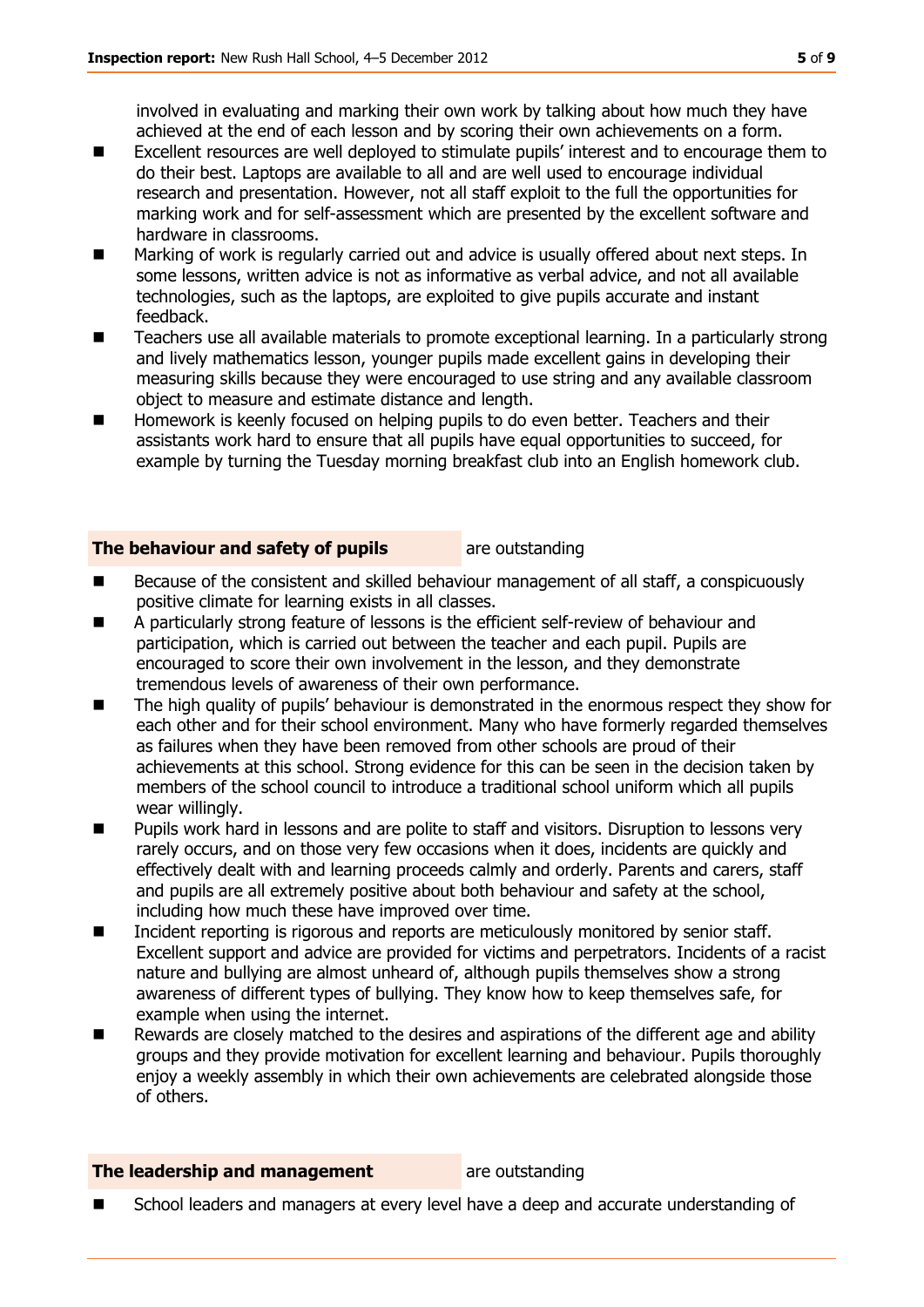how well the school is doing and what everyone needs to do to make further improvements.

- Their drive to improve teaching means that there is more outstanding teaching now than at the time of the last inspection. As a result, pupils achieve even better grades at GCSE or in alternative types of accredited courses.
- Teachers are enthusiastic about the school's well-planned professional development and performance management systems which are closely matched to the improvement plan and focus on accelerating pupils' progress.
- School leaders test themselves against others through a variety of means including sharing data on pupils' achievement and behaviour with a network of similar schools including those in the school's local federation. They are never complacent and there is a relentless drive by everyone to do the very best they can to drive up standards.
- The pupil premium is used most effectively to provide extra teaching in English and mathematics which has led to more pupils making even better progress.
- The school's outstanding curriculum provides rich and memorable opportunities for pupils in the classroom and beyond. They visit theatres and sporting events and attend careers fairs which help them make decisions about their futures.
- By means of regular review and monitoring, school leaders ensure that the curriculum develops in such a way as to closely match the needs of a changing school population. The introduction of Spanish into the curriculum has opened the eyes of pupils to life in another country as well as providing them with an opportunity to travel abroad and to study a modern foreign language to GCSE level.
- **Pupils' spiritual, moral, social and cultural development is exceptionally well promoted. They** learn well about the similarities as well as the differences among various faith groups and lifestyles. Very effective teaching starting with the youngest pupils places great emphasis on working together, valuing the opinions of others and making good choices.
- School leaders ensure that parents and carers are well informed about their child's progress and that they actively participate in helping them to make progress. Parents' and carers' evenings are well attended and they provide an opportunity for governors to meet parents and carers and hear their views.
- The local authority provides light touch support for this outstanding school.

### ■ The governance of the school:

Governors monitor the work of the school regularly which provides them with high-quality information about how well it is doing. They commission reviews of the school's performance from others. They use their evidence to hold senior leaders to account and they challenge them robustly to drive standards even higher. Governors ensure that all resources, including funding made available for those pupils entitled to receive the pupil premium, are effectively used. Governors ensure that performance management arrangements are rigorous and robust and closely linked to salary progression. They also ensure that staff are carefully deployed to maximise the benefit to all groups of pupils and that statutory requirements regarding safeguarding and the promotion of equal opportunities are fully met.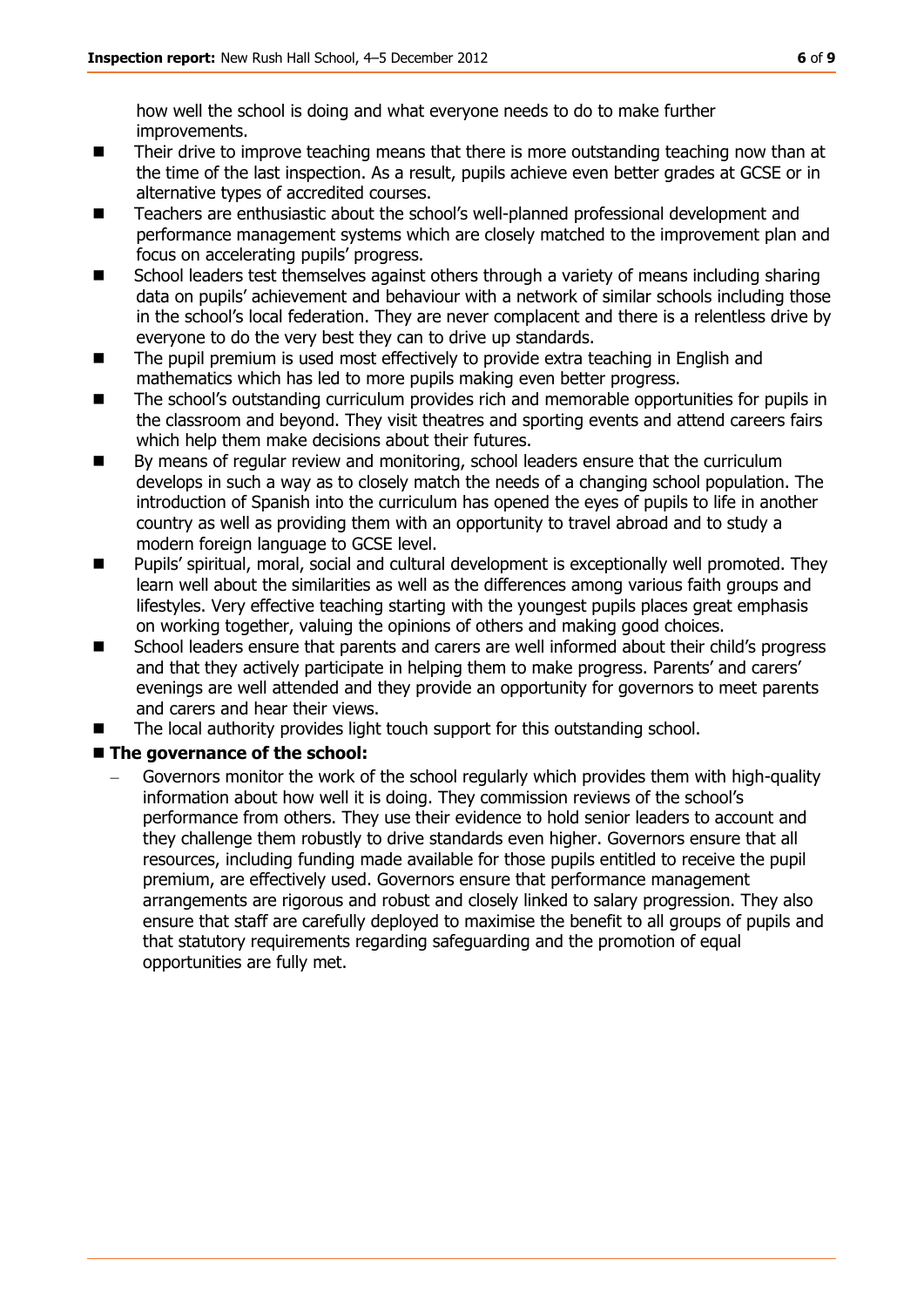## **What inspection judgements mean**

| <b>School</b> |                         |                                                                                                                                                                                                                                                                                                                                                                         |
|---------------|-------------------------|-------------------------------------------------------------------------------------------------------------------------------------------------------------------------------------------------------------------------------------------------------------------------------------------------------------------------------------------------------------------------|
| Grade         | <b>Judgement</b>        | <b>Description</b>                                                                                                                                                                                                                                                                                                                                                      |
| Grade 1       | Outstanding             | An outstanding school is highly effective in delivering outcomes<br>that provide exceptionally well for all its pupils' needs. This<br>ensures that pupils are very well equipped for the next stage of<br>their education, training or employment.                                                                                                                     |
| Grade 2       | Good                    | A good school is effective in delivering outcomes that provide<br>well for all its pupils' needs. Pupils are well prepared for the next<br>stage of their education, training or employment.                                                                                                                                                                            |
| Grade 3       | Requires<br>improvement | A school that requires improvement is not yet a good school, but<br>it is not inadequate. This school will receive a full inspection<br>within 24 months from the date of this inspection.                                                                                                                                                                              |
| Grade 4       | Inadequate              | A school that has serious weaknesses is inadequate overall and<br>requires significant improvement but leadership and management<br>are judged to be Grade 3 or better. This school will receive<br>regular monitoring by Ofsted inspectors.                                                                                                                            |
|               |                         | A school that requires special measures is one where the school<br>is failing to give its pupils an acceptable standard of education<br>and the school's leaders, managers or governors have not<br>demonstrated that they have the capacity to secure the<br>necessary improvement in the school. This school will receive<br>regular monitoring by Ofsted inspectors. |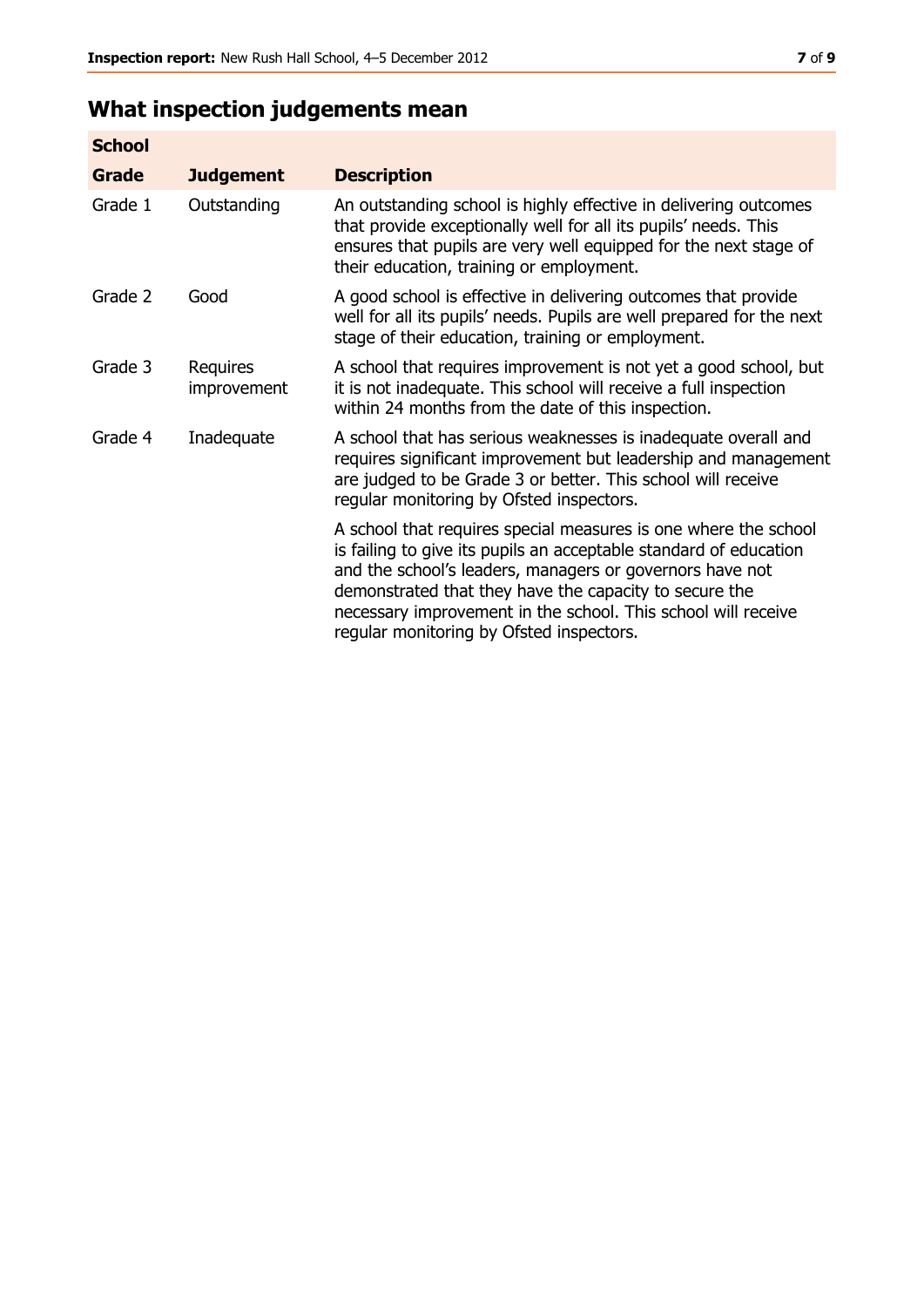## **School details**

| Unique reference number  | 102879    |
|--------------------------|-----------|
| <b>Local authority</b>   | Redbridge |
| <b>Inspection number</b> | 402902    |

This inspection of the school was carried out under section 5 of the Education Act 2005.

| <b>Type of school</b>               | Special                                                        |
|-------------------------------------|----------------------------------------------------------------|
| <b>School category</b>              | Community                                                      |
| Age range of pupils                 | $5 - 16$                                                       |
| <b>Gender of pupils</b>             | Mixed                                                          |
| Number of pupils on the school roll | 57                                                             |
| <b>Appropriate authority</b>        | The governing body                                             |
| <b>Chair</b>                        | Father Mervyn Jennings                                         |
| <b>Headteacher</b>                  | John d'Abbro (Head of Group)<br>Maureen Smyth (Head of School) |
| Date of previous school inspection  | $16-17$ January 2008                                           |
| <b>Telephone number</b>             | 020 8501 3951                                                  |
| <b>Fax number</b>                   | 020 8500 9309                                                  |
| <b>Email address</b>                | admin@nrhs.redbridge.sch.uk                                    |